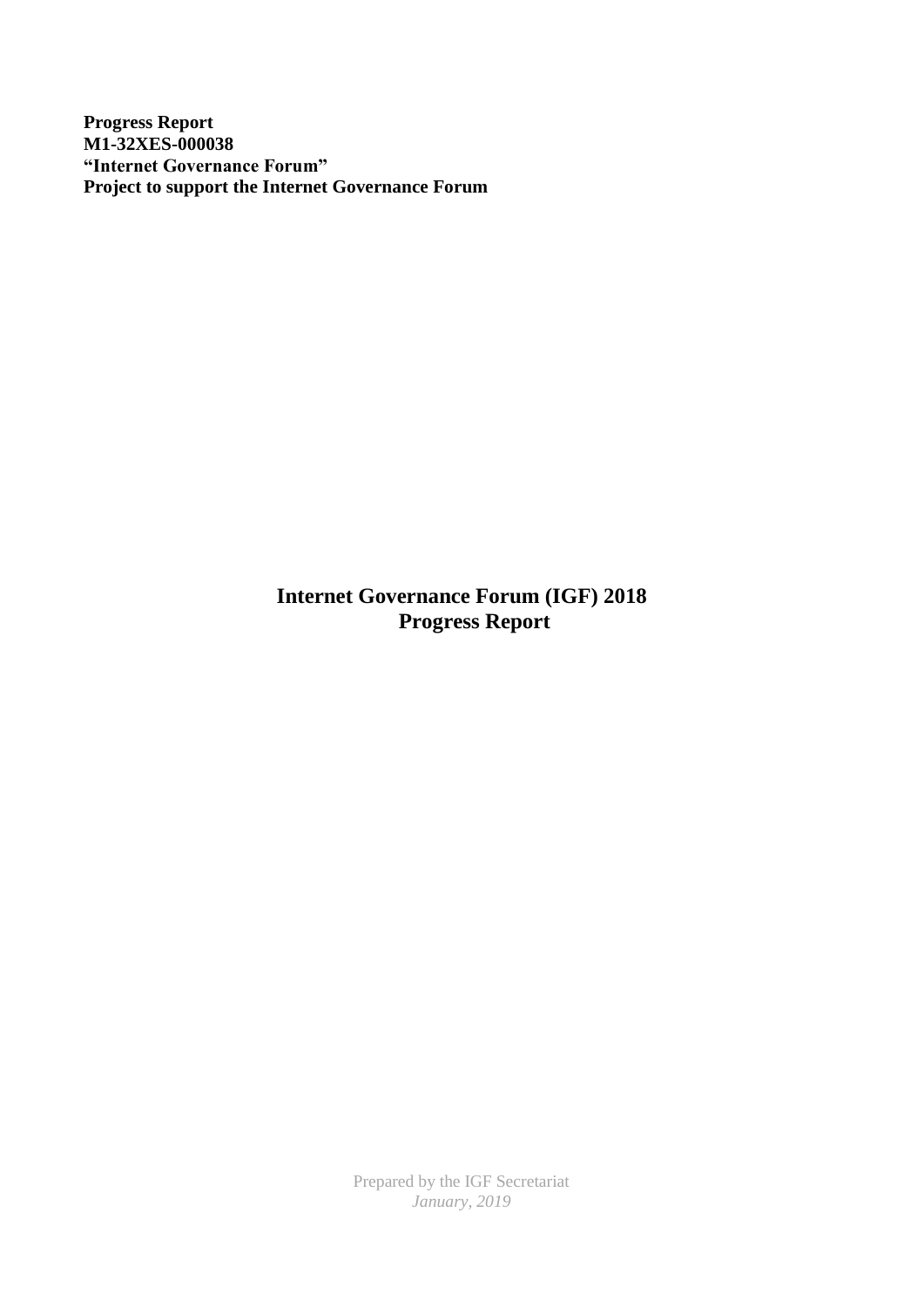

#### **I. Introduction**

This annual report provides a consolidated summary of key activities undertaken over the course of the 2018 cycle of the Internet Governance Forum. It is structured around four expected accomplishments listed in the IGF Project Document<sup>1</sup> which guided the work of the IGF Secretariat in 2018:

- A. Creation of an enabling environment for multi-stakeholder policy dialogue related to the key elements of Internet governance;
- B. Enhanced collaboration among key organizations dealing with different Internet governance issues in support of the Information Society and development goals;
- C. Exchange of information to foster the sustainability, robustness, security, stability and development of the Internet;
- D. Strengthened capacity of developing country stakeholders to participate effectively in Internet governance arrangements.

The 13<sup>th</sup> annual meeting of the Internet Governance Forum (IGF) was hosted by the Government of France in Paris, from 12 to 14 November 2018 at the headquarters of the UN Educational, Scientific and Cultural Organization (UNESCO). The meeting marked the third gathering of the global multistakeholder IGF community since the renewal of the IGF's mandate for ten years by the UN General Assembly<sup>2</sup>. The preparatory process for the IGF 2018 annual meeting included two rounds of face-to-face Open Consultations and Multistakeholder Advisory Group (MAG) meetings – in March 2018 at the premises of the International Telecommunication Union (ITU) in Geneva, and in July 2018, at the United Nations Office at Geneva (UNOG). In addition, sixteen online MAG meetings<sup>3</sup> were convened.

With emphasis on improving working modalities, the IGF's preparatory and intersessional activities this past year have been guided by its extended ten-year mandate, calling for the IGF to 'continue to show progress on working modalities and the participation of relevant stakeholders from developing countries' and by the recommendations of the Commission on Science and Technology for Development (CSTD) Working Group on Improvements to the  $IGF<sup>4</sup>$  and the IGF Retreat Proceedings convened by UN Department of Economic and Social Affairs (UN DESA)<sup>5</sup>.

Throughout the year, the IGF strove to build capacity across various communities and develop a more inclusive and relevant programme. It focused on strengthening existing networks of engagement as well as interacting with new stakeholders. In addition, the IGF actively participated in various international, regional and national events to promote its core values, namely, multistakeholder engagement; a people-focused approach to Internet policy; and open, inclusive and transparent dialogue in the service of advancing a robust, safe and accessible Internet for all. Since the adoption of the 2030 Agenda, the IGF has been at the forefront of highlighting the critical intersection of Internet technologies and the SDGs.

<sup>&</sup>lt;sup>1</sup> The IGF Project Document (2017-2025) available at:

[http://www.intgovforum.org/multilingual/index.php?q=filedepot\\_download/4099/516](http://www.intgovforum.org/multilingual/index.php?q=filedepot_download/4099/516) <sup>2</sup> [http://www.un.org/en/ga/search/view\\_doc.asp?symbol=A/RES/70/125](http://www.un.org/en/ga/search/view_doc.asp?symbol=A/RES/70/125)

<sup>3</sup> Online MAG meeting summaries from the 2018 preparatory process can be accessed at: <https://www.intgovforum.org/multilingual/content/mag-meeting-summaries>

<sup>4</sup> [https://www.intgovforum.org/multilingual/index.php?q=filedepot\\_download/4586/1454](https://www.intgovforum.org/multilingual/index.php?q=filedepot_download/4586/1454)

<sup>5</sup> <https://www.intgovforum.org/multilingual/content/igf-retreat-documents>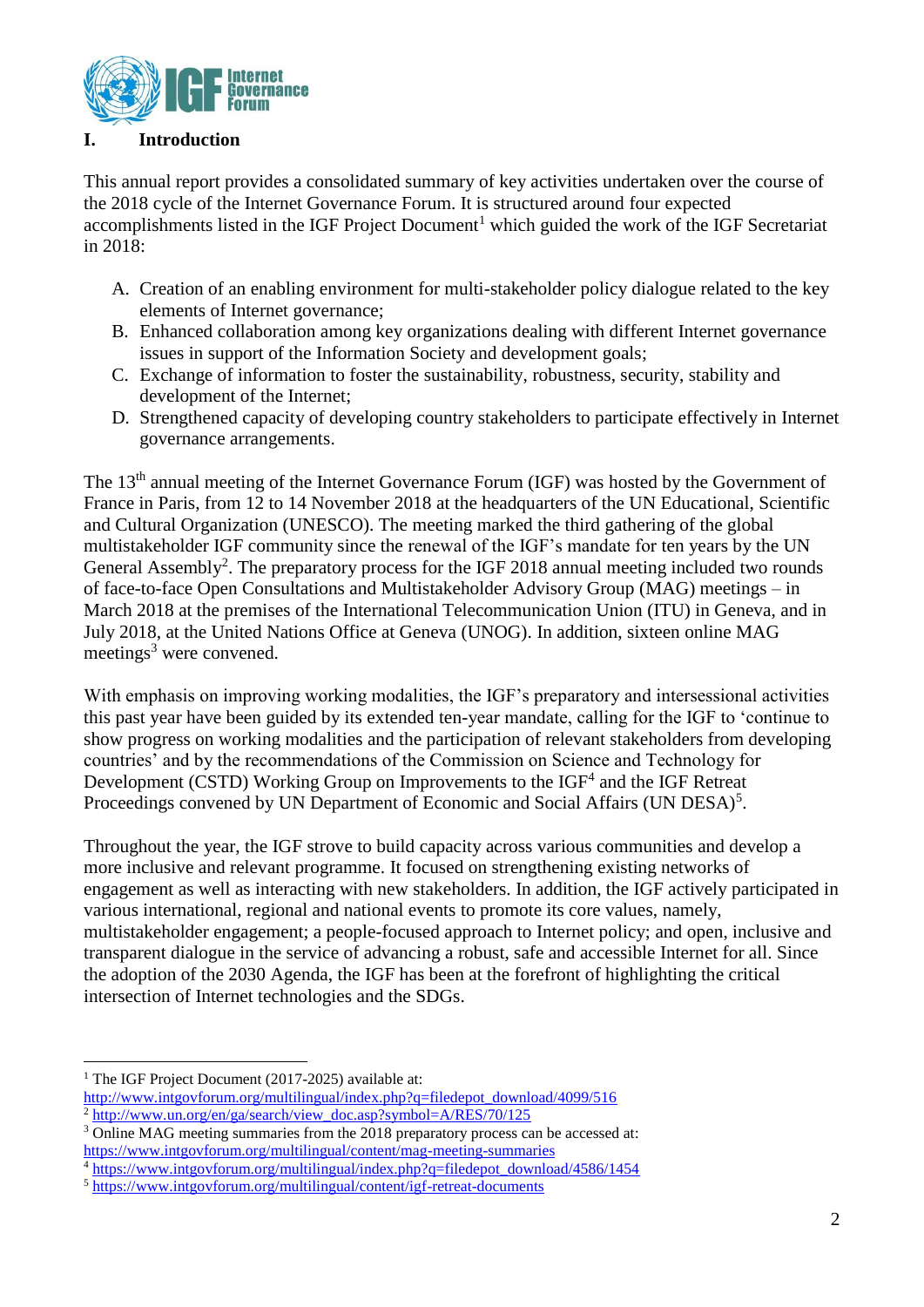

2018 was an exceptional year for the Forum in terms of its visibility on the world stage. For the first time, the IGF was personally presided over at the highest institutional and host country levels. Speaking in the IGF's traditional opening ceremony, both UN Secretary-General António Guterres and President of the French Republic Emmanuel Macron directly addressed the work and future of the Forum<sup>6</sup>. Also for the first time, the IGF was not convened as a standalone event, but as part of a series of events strategically organized by the Government of France for its "Paris Digital Week", which included the inaugural segment of the Paris Peace Forum and the Govtech Summit.

This confluence of factors resulted in a larger platform for the IGF and its participants, as well as stronger mainstream media coverage.

Finally, tangible outcome documents were produced from the meeting, in the form of thematic, key messages, called "IGF Messages"<sup>7</sup>, which drew from the individual reports of the programme's more than 170 sessions.

Advancements made by the IGF have been recognized by the UN Economic and Social Council (ECOSOC) in its resolution E/2018/31<sup>8</sup>, adopted on 7 August 2018, in which Member States *welcomed the continuous progress made with regard to the intersessional work of the Internet Governance Forum in the different modalities of connecting and enabling the next billion online, dynamic coalitions and best practice forums, as well as the contributions being made by both national and regional Internet governance forums;* and the General Assembly (GA) in its resolution A/RES/73/218 of 8 January 2019 that recognized *"* the importance of the Internet Governance Forum and its mandate as a forum for multi-stakeholder dialogue on various matters, as reflected in paragraph 72 of the Tunis Agenda for the Information Society, including discussion of public policy issues related to key elements of Internet governance,*"* In recognising the need for further improvement, GA resolution A/RES/73/218 also stressed *the need for the enhanced participation of Governments and stakeholders from all developing countries, in particular the least developed countries, in all meetings of the Internet Governance Forum, and in this regard invites Member States, as well as other relevant stakeholders, to support the participation of Governments and all other stakeholders from developing countries in the Forum itself, as well as in the preparatory meetings.*

<sup>6</sup> <https://www.intgovforum.org/multilingual/content/igf-2018-speeches>

<sup>7</sup> <https://www.intgovforum.org/multilingual/content/igf-2018-key-messages>

<sup>8</sup> [http://www.un.org/ga/search/view\\_doc.asp?symbol=E/RES/2018/28](http://www.un.org/ga/search/view_doc.asp?symbol=E/RES/2018/28)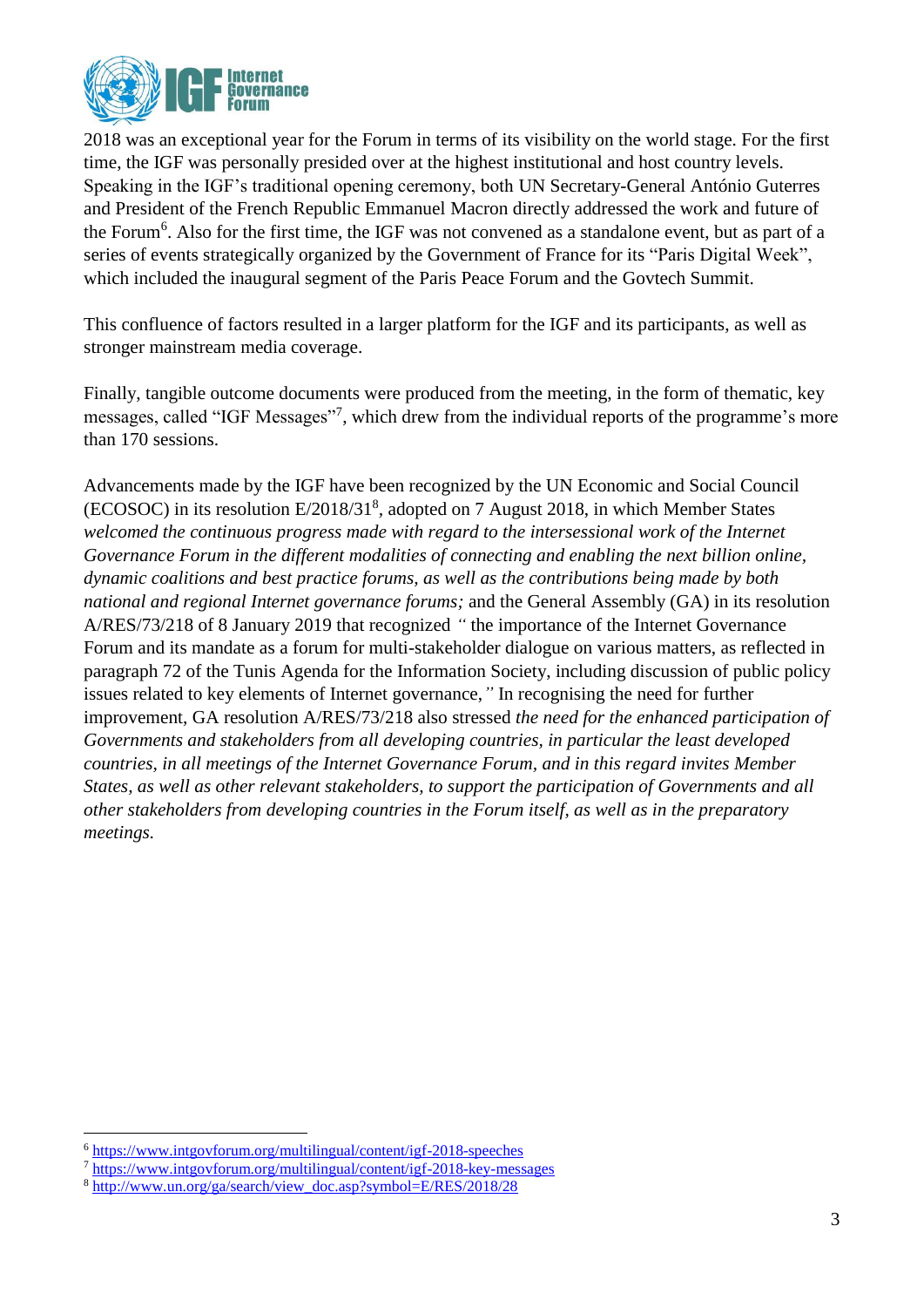

# **II. Activities undertaken in 2018**

#### **A. Expected accomplishment 1**

*Creation of an enabling environment for multi-stakeholder policy dialogue related to the key elements of Internet governance*

# **A.1. IGF 2018 preparatory process**

**Renewal of the Multistakeholder Advisory Group (MAG) and process improvements** The 2018 MAG<sup>9</sup> was announced on 27 February 2018. A total of 55 members, 28 among them new, were appointed. Members are from all stakeholder groups and regions, representing governments, civil society, the private sector and the technical community. All serve in accordance with the MAG terms of reference<sup>10</sup> and in their personal capacities, but are expected to have close linkages with their respective stakeholder groups. Representatives of previous host countries and relevant international and intergovernmental organizations are also invited to attend the MAG meetings.

The UN Secretary-General reappointed, for the third time, Ms. Lynn St. Amour of the United States as the Chair of the MAG for 2018.

As with every year, the process for renewing the MAG was carried out through bottom-up, open community consultations. In order to achieve a timelier and more effective renewal, and based on feedback from various stakeholders (including from the IGF Retreat in 2016), steps were taken to improve the process in 2018:

- On the public list of current members, the terms served, stakeholder and regional affiliations for each member were published.
- The MAG 'Call for nominations' was announced earlier than in previous years.
- A guidance note<sup>11</sup> was published with the Call. This included information on vacant seats; the desirable composition of the MAG (in relation to gender parity, stakeholder and regional balance); a historical overview of countries represented (noting those that were un- or under-represented); and, a summary of the number of terms served by each member, along with their stakeholder and regional affiliations.

### **Planning Meetings and Overall Process Improvements**

The programme planning was carried out through eighteen meetings of the MAG, two of these faceto-face and the rest online<sup>12</sup>. In addition, more than forty online public meetings were held to support the IGF's intersessional work, as well as twenty-five for the preparatory process of National, Regional and Youth IGF Initiatives (NRIs).

A number of improvements were introduced for achieving greater inclusivity and streamlining the

<sup>1</sup> <sup>9</sup> The press release and list of 2018 MAG members is available at:

<https://www.intgovforum.org/multilingual/content/mag-2018-members>

<sup>&</sup>lt;sup>10</sup> http://www.intgovforum.org/multilingual/<u>content/mag-terms-reference#overlay-context=content/mag-nominations-</u> [2016](http://www.intgovforum.org/multilingual/content/mag-terms-reference#overlay-context=content/mag-nominations-2016)

<sup>&</sup>lt;sup>11</sup> MAG 2018 Renewal Guidance available at[: http://www.intgovforum.org/multilingual/content/mag-2018-renewal-0](http://www.intgovforum.org/multilingual/content/mag-2018-renewal-0)

<sup>&</sup>lt;sup>12</sup> Summary Reports with references to transcripts and webcasts of all meetings available at:

<https://www.intgovforum.org/multilingual/content/mag-meeting-summaries>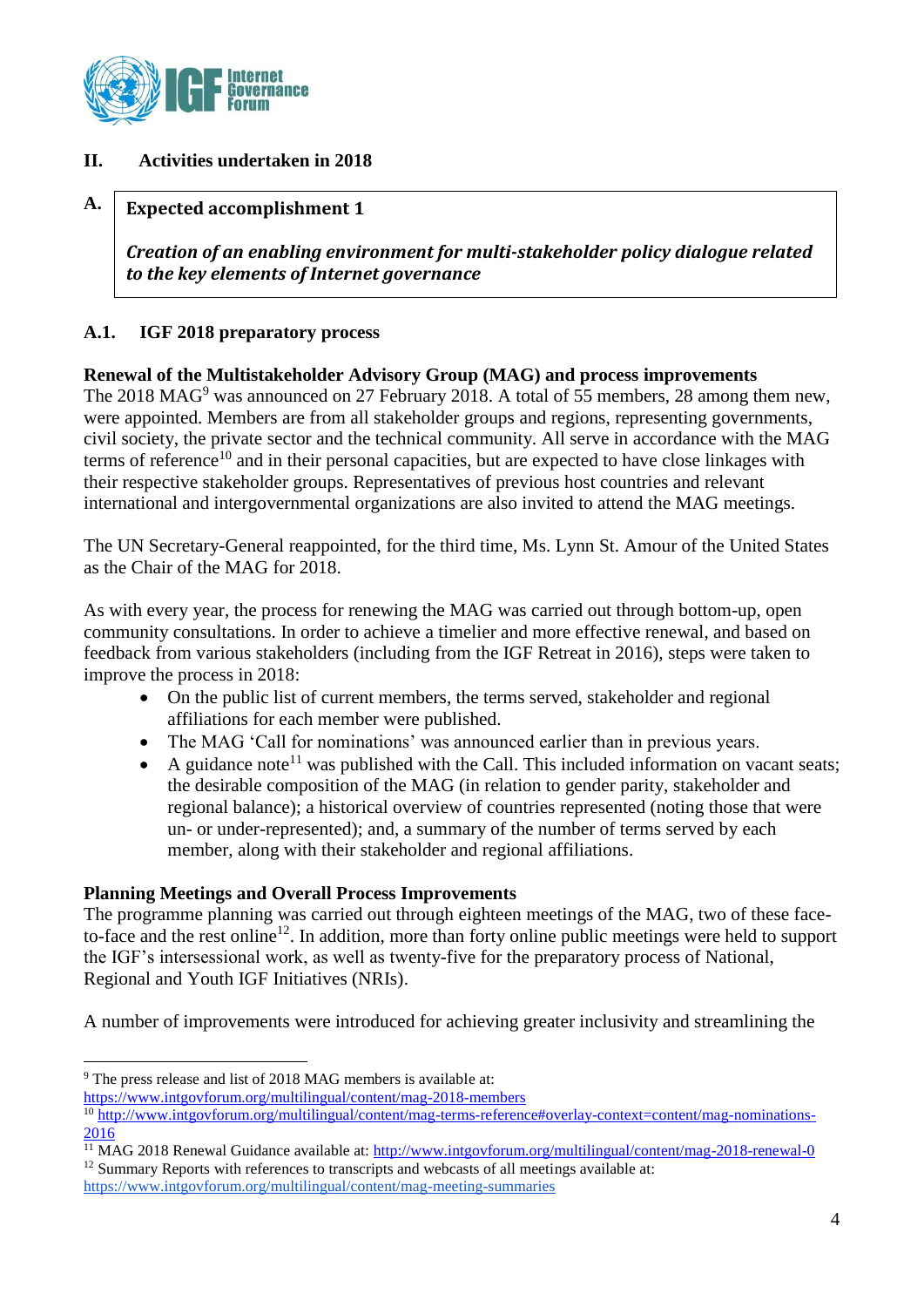

overall process. These related primarily to the:

- Launch of the first-ever public 'Call for Issues', which brought to light the most salient digital policy issues and led to the development of a more focused programme.
- Restructuring of the programme around eight principal themes.
- Reform of reporting procedures by all session organizers.
- Production of tangible outcomes, i.e. the 'IGF Messages'.
- Advancements to online participation by introducing a unique speaking queue which treats online and onsite meeting participants equally.
- Full integration of IGF intersessional work in the annual programme.
- Strengthening of the IGF's collaborative work with the NRIs.

These improvements are further explained below.

#### **IGF Open Consultations and MAG Meetings**

The first IGF 2018 Open Consultations and face-to-face MAG meeting took place in March at the ITU in Geneva, with the second held in July at UNOG. For both meetings, online participation was made available (live transcription, WebEx, webcast) for those who were unable to join in person. Meetings were moderated by the MAG Chair, Ms. Lynn St. Amour, while the IGF Secretariat was represented by Mr. Chengetai Masango. Mr. Armin Plum and Mr. Wai Min Kwok participated on behalf of the UN Department of Economic and Social Affairs (UNDESA) in the first and second meetings, respectively.

The core objective of these meetings was to plan the annual IGF, in particular its programme, and discuss the IGF's community-led intersessional work.

Through one day-long Open Consultations segment, the community reflected on the results of the IGF 2017 Taking Stock process and advised on improvements for 2018. Among the key points raised were:

- It was felt that the IGF had proven its relevance with the 2017 meeting, by including a number of current and emerging issues and by ensuring the presence of governmental and intergovernmental policymakers, who were key for cross-sectoral exchange.
- Several observations were made that the programme was rich, diverse and had improved in terms of inclusiveness, but could benefit from a simpler structure and stronger focus.
- A number of contributors had raised in one way or another the need for clearer, more tangible outputs emerging from the meeting, along the lines of or developing on the 'Geneva Messages' pilot.
- Improvements made to the IGF annual meeting programme, through integration of its intersessional work and the NRIs, were acknowledged.
- The community advocated for clearer links to the UN 2030 Agenda for Sustainable Development.
- MAG working groups on a multiyear strategic programme for the IGF, IGF improvements and fundraising were welcome developments.

The consultations featured updates from a number of organizations, among which: UNESCO; the European Commission; ITU; the Global Forum on Cyber Expertise (GCE); the Internet Society (ISOC); the Internet Corporation for Assigned Names and Numbers (ICANN); the Association for Progressive Communications (APC); IGF Support Association (IGFSA); DiploFoundation and Geneva Internet Platform (GIP); the World Economic Forum (WEF); and the UN Secretary-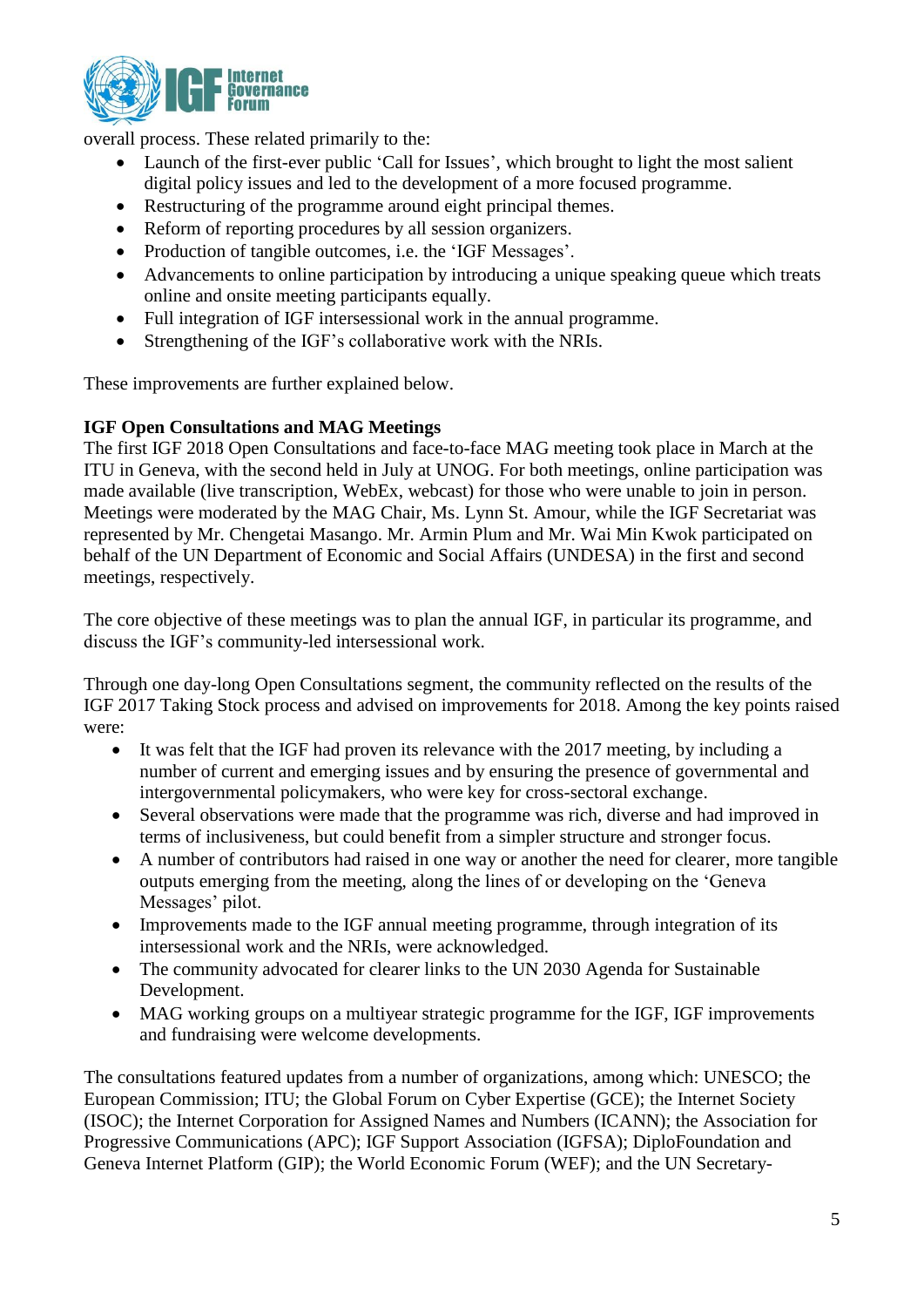

General's High Level Panel on Digital Cooperation (HLPDC). Updates on the status of the IGF Trust Fund were also given.

For both meetings, the consultations were followed by two days of MAG face-to-face discussions. The MAG's deliberations were expressed in line with agreed objectives for streamlining and improving the annual meeting programme. The following key decisions were taken:

- As the thematic coherence of the programme was an imperative for the MAG, some best practices among NRIs were explored, including the method of using 'topical baskets' to shape the programme. It was decided a multi-step approach would be applied, beginning with the public Call for Issues, whose purpose was to identify thematic priorities across regional and stakeholder groups, prior to the workshop proposal process.
- The programme would be structured around eight key themes ('topical baskets'): Cybersecurity, Trust & Privacy; Digital Inclusion & Accessibility; Emerging Technologies; Evolution of Internet Governance; Human Rights, Gender & Youth; Development, Innovation & Economic Issues; Media & Content; and Technical & Operational Topics.
- It was agreed that the 2018 Best Practice Forums (BPFs) would focus on topics of interest expressed in part through the Call for Issues, resulting in BPFs on: Cybersecurity; Gender and Access; Local Content; and Internet of Things (Iot), Big Data and Artificial Intelligence (AI). In addition, the initiative on policy options for 'Connecting and Enabling the Next Billion(s)' (CENB) received support for continuing its work through a fourth phase.
- The IGF's intersessional work would be fully integrated in the annual programme.
- Following the community's suggestion and the MAG's prior agreement to reducing the number of parallel tracks and redundant sessions, and taking into account a three-day meeting schedule, the MAG approved 71 workshop proposals.
- Main/thematic sessions on each of the eight themes were capped at 80 minutes. Six were facilitated by the MAG, while two were facilitated by the Dynamic Coalitions (DCs) and the national, regional and youth IGF initiatives (NRIs) in collaboration with the MAG.
- Four Working Groups led by the MAG and open to all were re-chartered on: a Multi-year Strategic Work Programme [\(WG-MWP\)](https://www.intgovforum.org/multilingual/content/working-group-on-multi-year-strategic-work-programme-wg-mwp); IGF Improvements [\(WG-IMP\)](https://www.intgovforum.org/multilingual/content/working-group-on-igf-improvements-wg-imp); [Outreach and](https://www.intgovforum.org/multilingual/content/working-group-on-outreach-and-engagement-wg-oe-0)  [Engagement \(WG-OE\);](https://www.intgovforum.org/multilingual/content/working-group-on-outreach-and-engagement-wg-oe-0) [Workshop Review and Evaluation Process \(WG-WREP\);](https://www.intgovforum.org/multilingual/content/working-group-on-workshop-review-and-evaluation-process-wg-wrep) and Fundraising (WG-FUN).
- The overarching theme of the  $13<sup>th</sup> IGF$  annual meeting, arrived at in consultation with the host country, was 'The Internet of Trust'.

The Secretariat facilitated the inclusion in the programme of 30 Open Forums, traditional sessions organized by governments or international organizations. Dynamic Coalitions (DCs) were also approved to organize 11 sessions, bringing multistakeholder expert views on diverse topics; and more than 30 NRIs collaborated on five individual sessions.

The 'Call for Issues' resulted in 365 regionally and stakeholder-balanced submissions. Out of eight themes from which submitters were asked to choose, 'Cybersecurity, Trust & Privacy' emerged as the most popular. 349 proposals were made during the annual Call for Workshops, which showed good gender balance in 2018, as workshop organizers and speakers were quite nearly evenly split among women and men.

### **Further planning and intersessional work**

The planning process continued over the course of MAG virtual meetings, which were regularly joined by the representatives of the IGF 2018 host country. MAG co-facilitators for BPFs, CENB IV,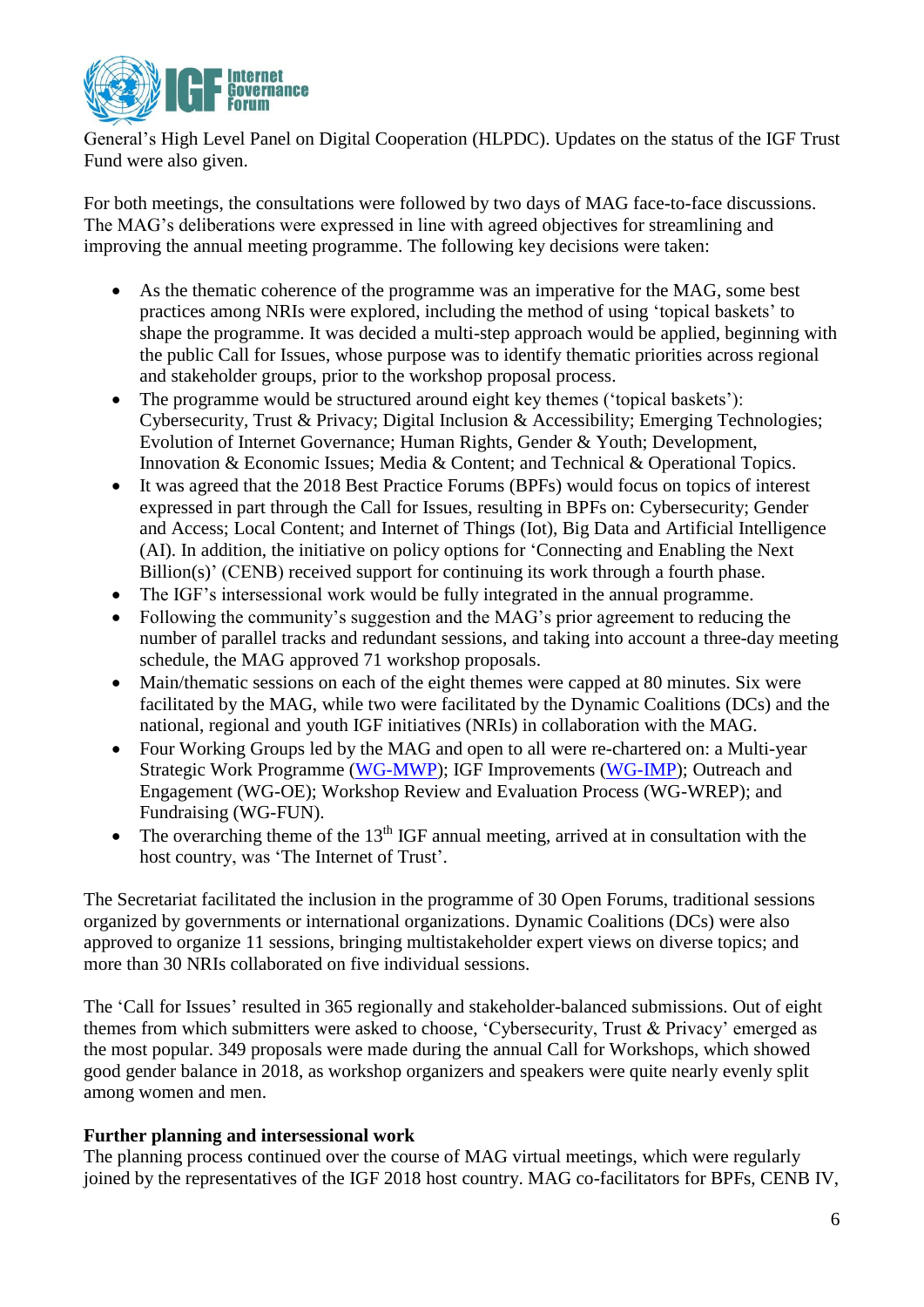

DCs, and thematic main sessions provided written updates on their work prior to each call.

More than forty online public meetings were held to advance intersessional activities (BPFs, CENB, DCs), culminating in their integration into the 2018 programme.

DCs produced papers on the  $SDGs^{13}$  for IGF community review before and during the 13<sup>th</sup> IGF. This joint substantive work also produced a multi-issue and engaging main session on the SDGs, following up successful DC main sessions held since 2015. The session in 2018 was organized together with business community members of the MAG under one of the eight programme themes, Development, Innovation & Economic Issues.

# **National, Regional and Youth IGF Initiatives (NRIs) integration in the IGF 2018**

More than 100 NRIs worked together with MAG members to prepare a lively IGF 2018 thematic main session, under the theme, Evolution of Internet Governance, with a special focus on the multistakeholder approach.

During the 2018 preparatory process, BPFs and CENB IV significantly referenced NRIs as important resources for national and local-level perspectives on their areas of research.

DCs and the NRIs also worked throughout the year on developing a bottom-up agenda for their coordination sessions, traditionally hosted at the IGF annual meetings.

# **A.2. The 13th annual IGF meeting**

1

The 13th annual IGF meeting was held from 12 to 14 of November 2018 in Paris, France, under the overarching title, 'The Internet of Trust'.

A diversity of well-timed topics were covered under the programme's eight broad themes, including but not limited to: trust and accountability in cybersecurity; Internet ethics; challenges related to future of work and global labour; personal data protection; net neutrality; Artificial Intelligence; blockchain technologies and cryptocurrencies; applications of big data; Internet and the SDGs; gender and youth participation online; the broadening of stakeholder engagement in Internet governance; digital capacity building; and human rights online. Of note in 2018 was the 'Cybersecurity, Trust & Privacy' theme, with the most programme sessions subscribed and inclusive of issues as varied as cybercrime, cyberdiplomacy and algorithms. The discussions under the theme nevertheless focused heavily on data privacy, as well as legal and regulatory questions in this domain.

# **Improving Visibility and Tangible Outcomes of the 13th IGF**

The 2018 meeting noticeably benefitted from the presence of the UN Secretary-General and President of the Republic of France. Thousands of participants were present onsite during the delivery of their remarks in the IGF's opening ceremony, at the UNESCO Salle, in overflow rooms and through remote participation. More than eighty journalists, from outlets with wide national or international scope and reach, attended the IGF partly as a result.

In line with the collective effort to enhance the outcome-orientation of the IGF, the IGF Secretariat delivered a set of key, thematic ['IGF Messages'](https://www.intgovforum.org/multilingual/content/igf-2018-key-messages) emerging from the meeting's expansive

<sup>13</sup> https://www.intgovforum.org/multilingual/content/2018-dynamic-coalition-papers-matrix-on-the-sdgs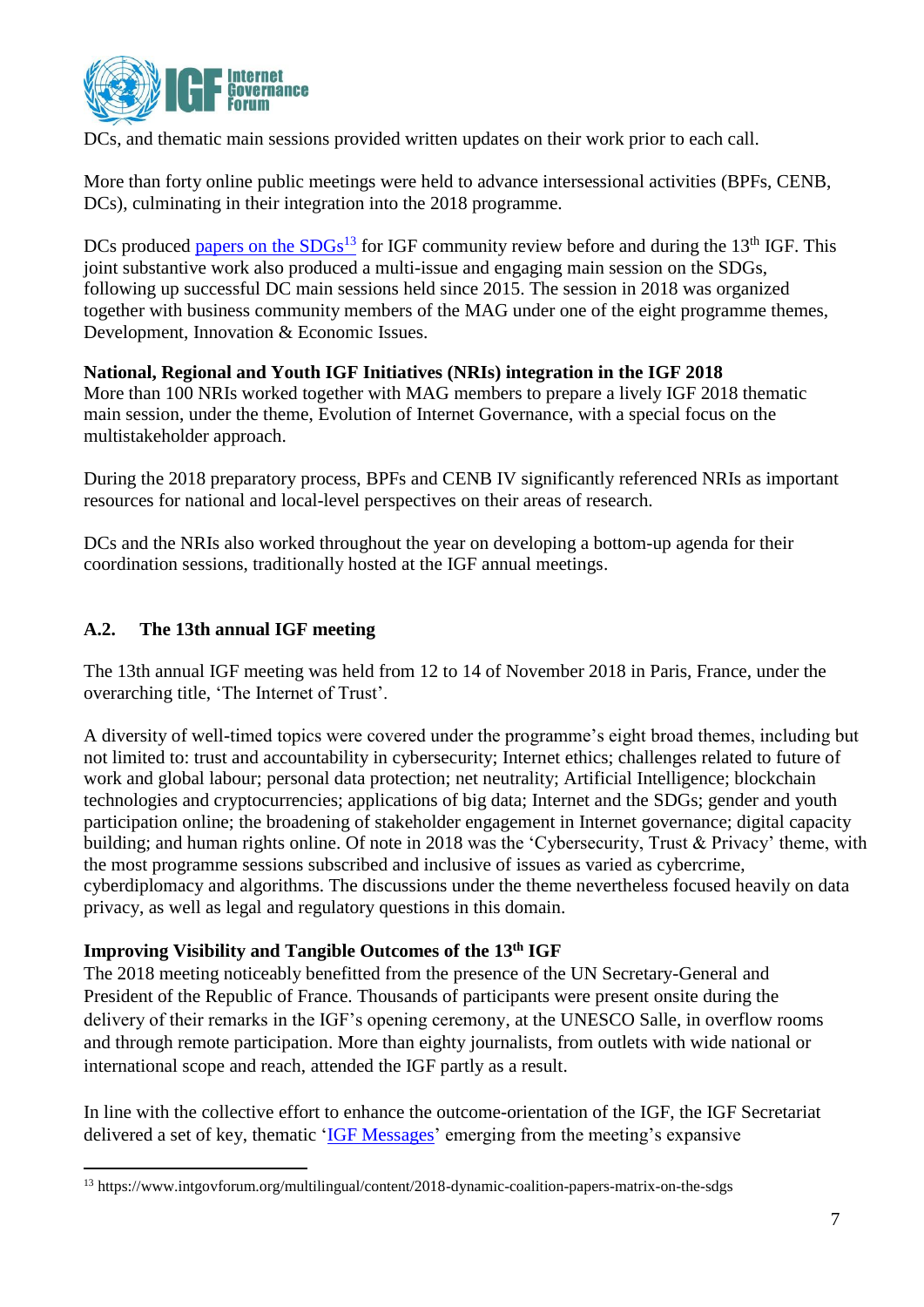

programme<sup>[14](http://www.intgovforum.org/cms)</sup>, as concrete outcomes of the  $2018$  meeting.

The messages were developed thanks to a reformed reporting mechanism for all sessions in the meeting. Namely, in order to ensure that essential points or conclusions from the sessions were captured, session organizers and their appointed rapporteurs were guided to complete a three-stage reporting template. The first 'pre-reports' with basic sessions details were to be filled in advance of the meeting; these were then updated with comments made during the sessions themselves, as 'short reports' to be submitted within 12 hours of the session. Rapporteurs were invited to expand on their information, should they wish to, in the 'long reports' format within two weeks of the meeting. All reports across the three stages were made immediately public. On the basis of these, the IGF Secretariat and UNDESA colleagues drafted the IGF Messages that were released online at the time of the meeting. These provided succinct and readable takeaways on the programme's eight major themes.

To promote extensive stakeholder inclusion, the customary transcripts<sup>15</sup> and webcasts<sup>16</sup> from all of the sessions were made available instantly.

All sessions were also livestreamed, with archived videos accessible minutes after sessions were held. IGF social media channels, such as  $Twitter<sup>17</sup>$  and Facebook<sup>18</sup>, were also particularly active during the busy week and facilitated additional platforms for dialogue. Official UN press releases<sup>19</sup> were produced same-day and posted on a number of UN news and media platforms.

In order to help orient first-time participants to the IGF as well as to foster their integration into the IGF community, a set of continuous activities throughout the 2018 programme was developed under the Newcomers Track<sup>20</sup> by the MAG and Secretariat. Communication with new IGF participants will be continued through a dedicated IGF newcomers mailing  $list^{21}$ .

As an ongoing initiative of the MAG Working Group on New Session Formats [\(WG-NSF\)](https://www.intgovforum.org/multilingual/content/mag-working-groups), and with support from the Secretariat, 23 [lightning sessions](https://www.intgovforum.org/multilingual/igf-2018-schedule/2018-11-12?type%5B%5D=lightning_session) were selected for open-air talks after being successfully introduced as new session formats in 2016. The 20-minute talks allowed presenters to have up-close and informal engagement with participants. In general, these formats have helped to boost the IGF's reputation as a dynamic, evolving meeting.

Organizations from five different continents joined the IGF Village<sup>22</sup>, with 56 booths exhibiting the work of Internet governance-related organizations. The Village featured strong representation from all stakeholder groups, and as ever, provided excellent networking opportunities for the Forum's participants and positive visibility for the IGF.

<sup>&</sup>lt;sup>14</sup> IGF 2018 Messages available at:<https://www.intgovforum.org/multilingual/content/igf-2018-key-messages>

<sup>15</sup> <https://www.intgovforum.org/multilingual/igf-2018-transcripts>

<sup>16</sup> <https://www.youtube.com/user/igf/videos>

<sup>&</sup>lt;sup>17</sup> <https://twitter.com/intgovforum>

<sup>18</sup> <https://www.facebook.com/IntGovForum>

<sup>19</sup> <https://www.intgovforum.org/multilingual/content/igf-2018-un-press-releases>

<sup>20</sup> <https://www.intgovforum.org/multilingual/content/igf-newcomers-track>

<sup>&</sup>lt;sup>21</sup> Mailing list[: igfnewcomers@intgovforum.org](mailto:igfnewcomers@intgovforum.org)

<sup>22</sup> <https://www.intgovforum.org/multilingual/content/igf-2018-village>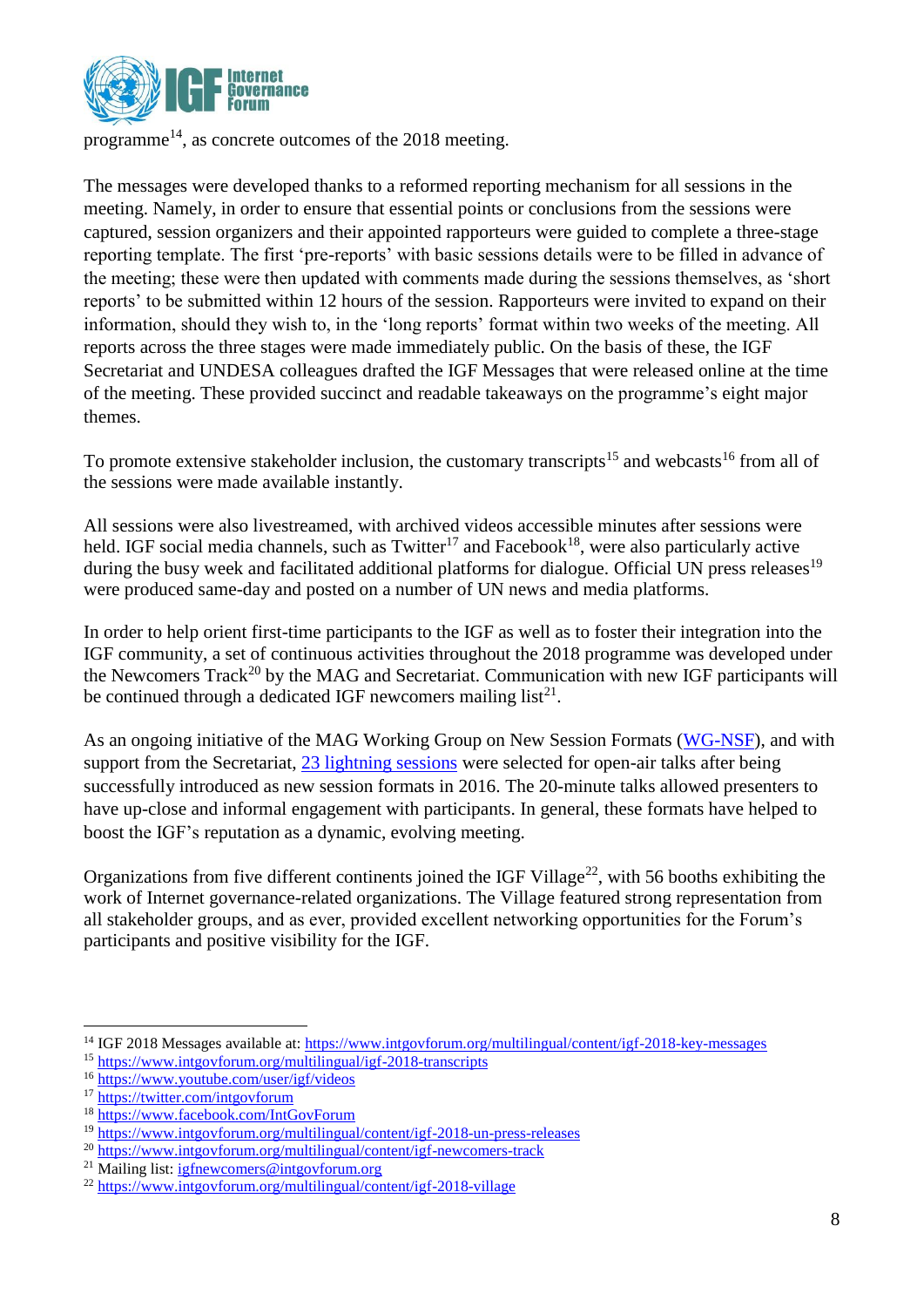

# **A.6. Ongoing implementation of the recommendations of the CSTD Working Group on Improvements to the Internet Governance Forum (IGF)<sup>23</sup>**

Throughout 2018, the IGF Secretariat continued to work with all stakeholders to implement the recommendations of the CSTD Working Group on Improvements to the IGF. These recommendations have been actively followed since their adoption by the UN General Assembly in December 2012, in all five key areas outlined by the Working Group, namely: increasing and improving both the tangible outcomes and the overall visibility of the IGF; the working modalities of the IGF, including open consultations, the MAG and the Secretariat; the funding of the IGF; broadening participation and capacity-building; and linking the IGF to other Internet governancerelated entities.

In addition, the Secretariat aims to ensure that the IGF facilitates implementation of all the agreed World Summit on the Information Society (WSIS) action lines, with focus on, C1: The role of public governance authorities and all stakeholders in the promotion of ICTs for development; C4: Capacity building; and C11: International and regional cooperation.

# **A.7. Remote/online participation**

The work of the IGF is highly dependent on effective online participation tools.

Remote/online participation was an integral part of the 2018 annual meeting, preparatory process and intersessional activities. Both physical open consultations and MAG meetings and the annual meeting were web-streamed and live transcriptions were provided via the IGF website. A remote participation platform (WebEx) was available for online participants to actively contribute to the discussions, through text questions or comments, or audio/video interventions. A significant improvement was made in terms of providing live transcription for virtual meetings of MAG and Dynamic Coalitions.

WebEx was also used to enable the participation of all stakeholders in BPF, DC and NRIs coordination meetings. More specifically, the Secretariat made its WebEx account available to NRIs for their independent use.

Remote/online participation details were published on the IGF website before each meeting. Remote participation manuals and instructions<sup>24</sup> were prepared and shared with online participants, moderators and hubs before the  $13<sup>th</sup> IGF$ . Online training sessions were held for IGF 2018 session rapporteurs to familiarize them with the WebEx platform. Onsite trainings were also provided for remote/online participation assistants.

Both new and experienced stakeholders around the world were reached out to by the Secretariat and encouraged to set up remote hubs for the 2018 meeting. 35 hubs were launched, with approximately 2,000 stakeholders actively participating online. As the 2018 meeting took place in Europe, online participation provided an important bridge to different continents. The largest proportions of online participants connected from the African and Asia-Pacific regions. There was more than one hub in Argentina, Chad, Côte d'Ivoire, India, Nigeria and Yemen.

<sup>23</sup> [http://unctad.org/meetings/en/SessionalDocuments/a67d65\\_en.pdf](http://unctad.org/meetings/en/SessionalDocuments/a67d65_en.pdf)

<sup>&</sup>lt;sup>24</sup> Remote participation manuals and guidelines are available at [http://www.intgovforum.org/cms/igf-2014/remote](http://www.intgovforum.org/cms/igf-2014/remote-participation-2014)[participation-2014](http://www.intgovforum.org/cms/igf-2014/remote-participation-2014)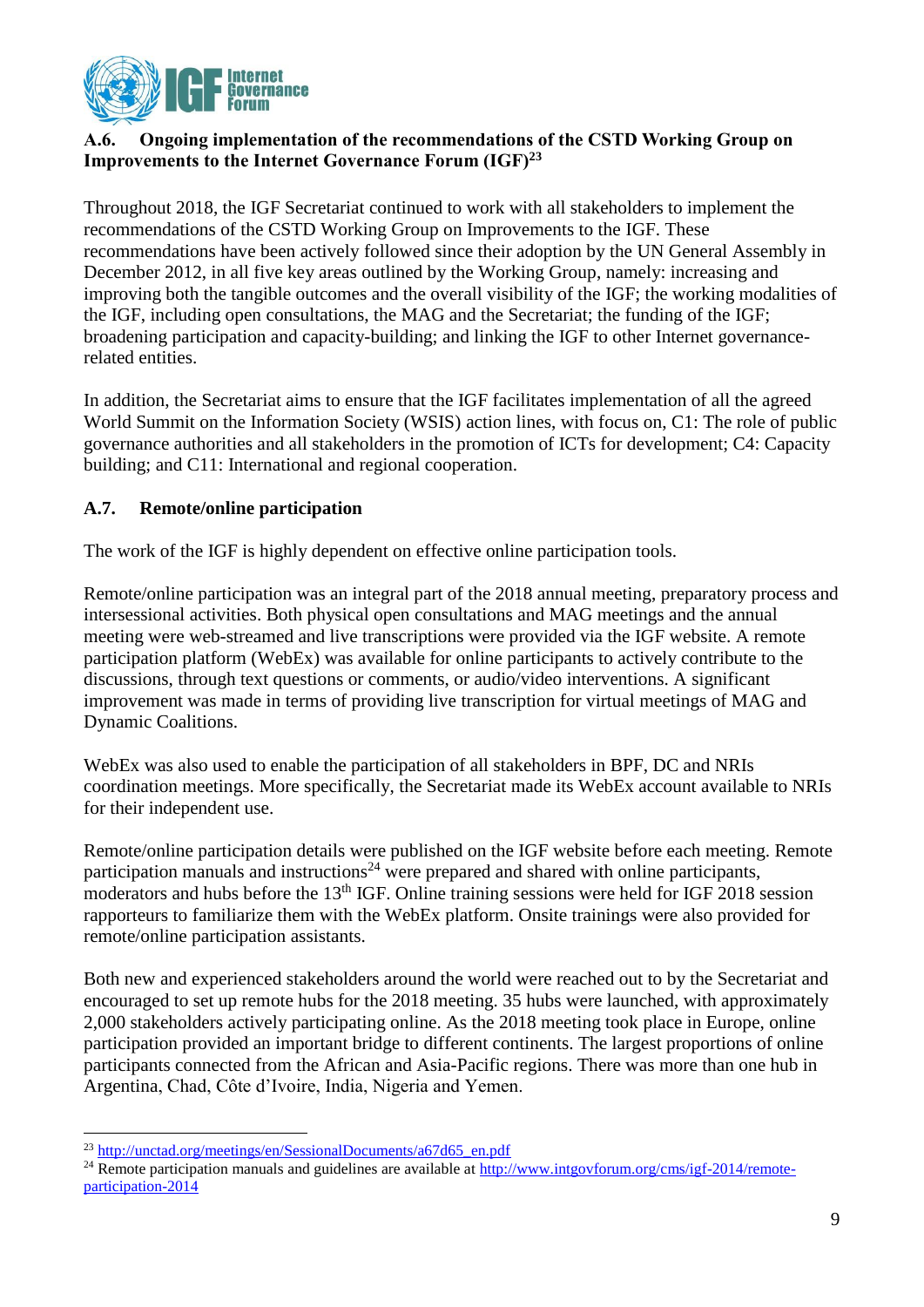

The Secretariat provides online participation support to the IGF community throughout the year, by sharing WebEx services and moderating meetings at the request of NRIs.

In total, the IGF Secretariat convened more than 100 virtual meetings in 2018.

#### **B.** *Expected accomplishment 2*

*Enhanced collaboration among key organizations dealing with different Internet governance issues in support of development goals*

# **B.1. Participation in the IGF 2018 meeting**

The [official statistics](https://www.intgovforum.org/multilingual/content/igf-2018-attendance-programme-statistics)<sup>25</sup> regarding the IGF 2018 participation were published on the IGF website shortly after the annual meeting ended.

During the course of three days, more than 3,000 delegates participated in 171 sessions both onsite and remotely. Paris welcomed participants from 143 countries. 62% of these were attending the IGF for the first time; 43% were women.

Approximately 1400 people participated remotely. 101 different countries were represented online, with the majority coming from France, the United States, Brazil, Nigeria, United Kingdom, India, Iran, Bangladesh, and Germany.



key digital policymakers, with the 2018 IGF providing space for more than 100 such bilateral meetings

Social media activity is estimated to have reached more than 10,000,000 people, with around 52% of the activity attributed to women, and 90% of activity recorded as having 'positive sentiment'.

As several high level political events were organized in parallel with the IGF, the total participation of governments was affected negatively. However, in terms of UN high-level political participation, the IGF is on an upswing. In addition to the Secretary-General, the Under-Secretary-General of DESA, Mr. Liu Zhenmin, and UN Assistant-Secretary-General Fabrizio Hochschild, also attended

<sup>1</sup> <sup>25</sup> <http://www.intgovforum.org/multilingual/content/igf-2018-attendance-programme-statistics>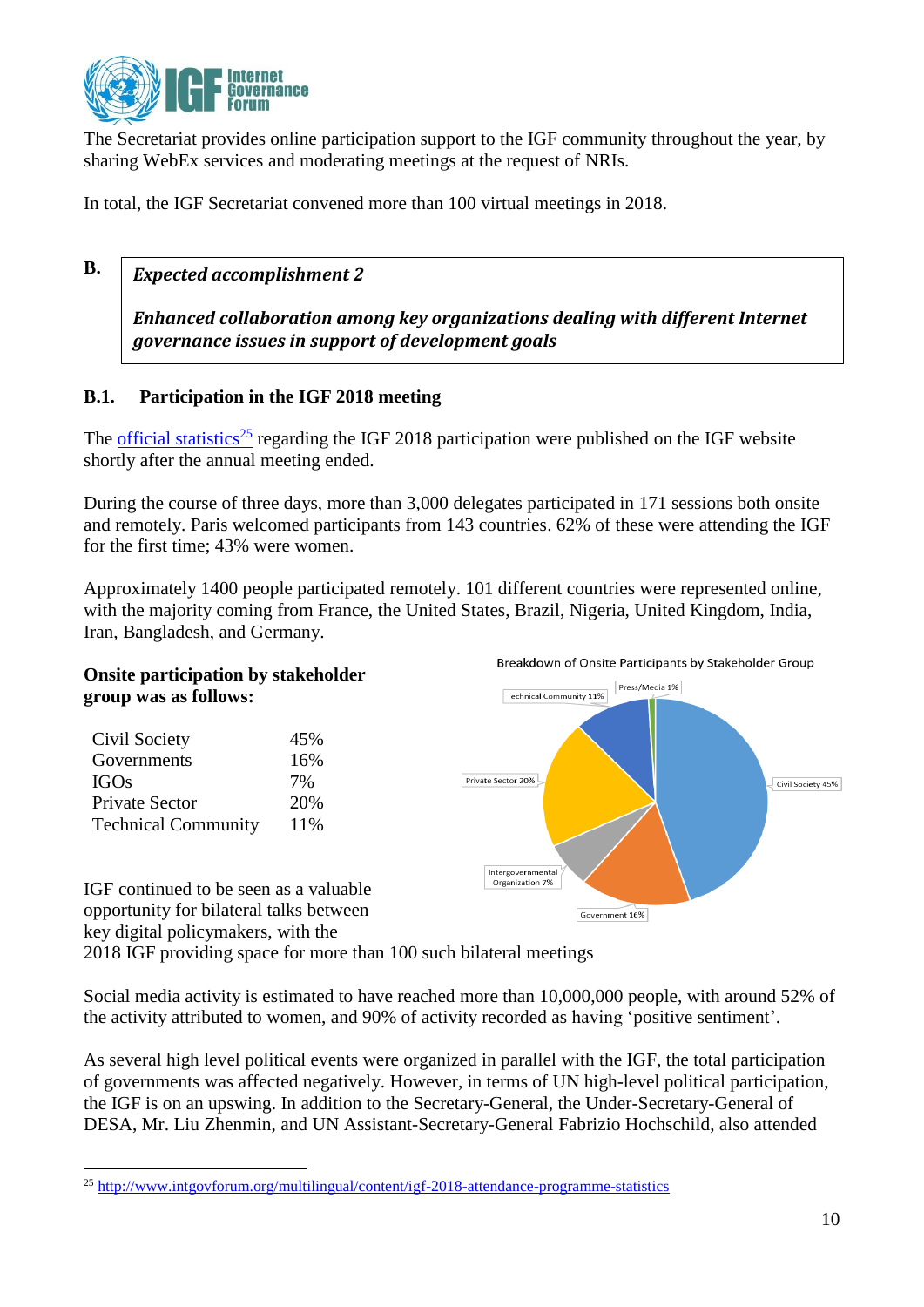

the meeting, delivering opening and closing speeches and raising the IGF's visibility, within the UN community and beyond.

# **B.2. National, Regional and Youth IGF Initiatives**

NRIs have been emerging spontaneously since the IGF was first convened in 2006. They are independent in their work, and are organized in accordance with the core IGF principles of being multistakeholder, bottom-up, inclusive, open, transparent and non-commercial. The NRI network faced rapid growth in the past four years. By the 2018 IGF annual meeting, 111 NRIs were recognized by the IGF Secretariat: 80 national, 17 regional and sub-regional and 14 youth IGFs.

Since the 2017 annual meeting of the IGF, when there were 97 recognized NRIs, 9 more countries have established IGF processes, increasing the number of national IGFs to 80, and 5 communities established Youth IGFs, increasing the total number to 14. The total number of regional NRIs did not change during this time.

The NRIs are active and immensely useful contributors to the IGF community's intersessional activities. Through the IGF processes and annual meetings on the national and regional levels, the IGF is able to effectively capture local perspectives and with joint efforts bring them to the global level. Throughout 2018, 76 NRIs meetings were organized across the world.

The linkages between the NRIs and the global IGF deepen due to collective work on the NRIs joint activities, as well as the increased visibility of the IGF Secretariat's dedicated support to individual NRIs processes.

Of the 111 NRIs, 48 were physically present at the Paris IGF and 36 actively participated at the NRIs main session on the evolution of Internet governance, joined by the Stefan Schweinfest of UN DESA, with a focus of capacity development and the multistakeholder approach. 32 different NRIs were involved in preparing 5 NRIs collaborative sessions during the IGF 2018 which focused on access, cybersecurity, digital economy, emerging technologies and fake news.

#### **B.3. Participation in various Internet governance-related events and processes**

The IGF Secretariat continued to engage and collaborate with other Internet governance-related entities.

The 2018 meeting represented an opportunity for participants to give input to the [Secretary-](file:///C:/Users/Chengetai%20Masango/AppData/Local/Microsoft/Windows/INetCache/Content.Outlook/CZBE4MH6/digitalcooperation.org)[General's HLPDC](file:///C:/Users/Chengetai%20Masango/AppData/Local/Microsoft/Windows/INetCache/Content.Outlook/CZBE4MH6/digitalcooperation.org) and interact with the panel's members through an open forum session in the programme. Announced on 12 July this year, the purpose of the Panel is to advance dialogue on international cooperation, identify good examples and propose modalities for working across sectors, disciplines and borders to address current and future challenges in the digital age. The IGF hosted the Secretariat of the HLPDC during its second MAG face-to-face meeting, to present key objectives of the Panel and discuss how collaboration with the IGF can be established.

The IGF provided a further venue for new Internet governance-related initiatives, with the launch by the President of France of the ['Paris Call for Trust and Security in Cyberspace'](https://www.diplomatie.gouv.fr/en/french-foreign-policy/digital-diplomacy/france-and-cyber-security/article/cybersecurity-paris-call-of-12-november-2018-for-trust-and-security-in). The Call proposes a framework for regulating the Internet and fighting back against cyber attacks, hate speech and other cyber threats.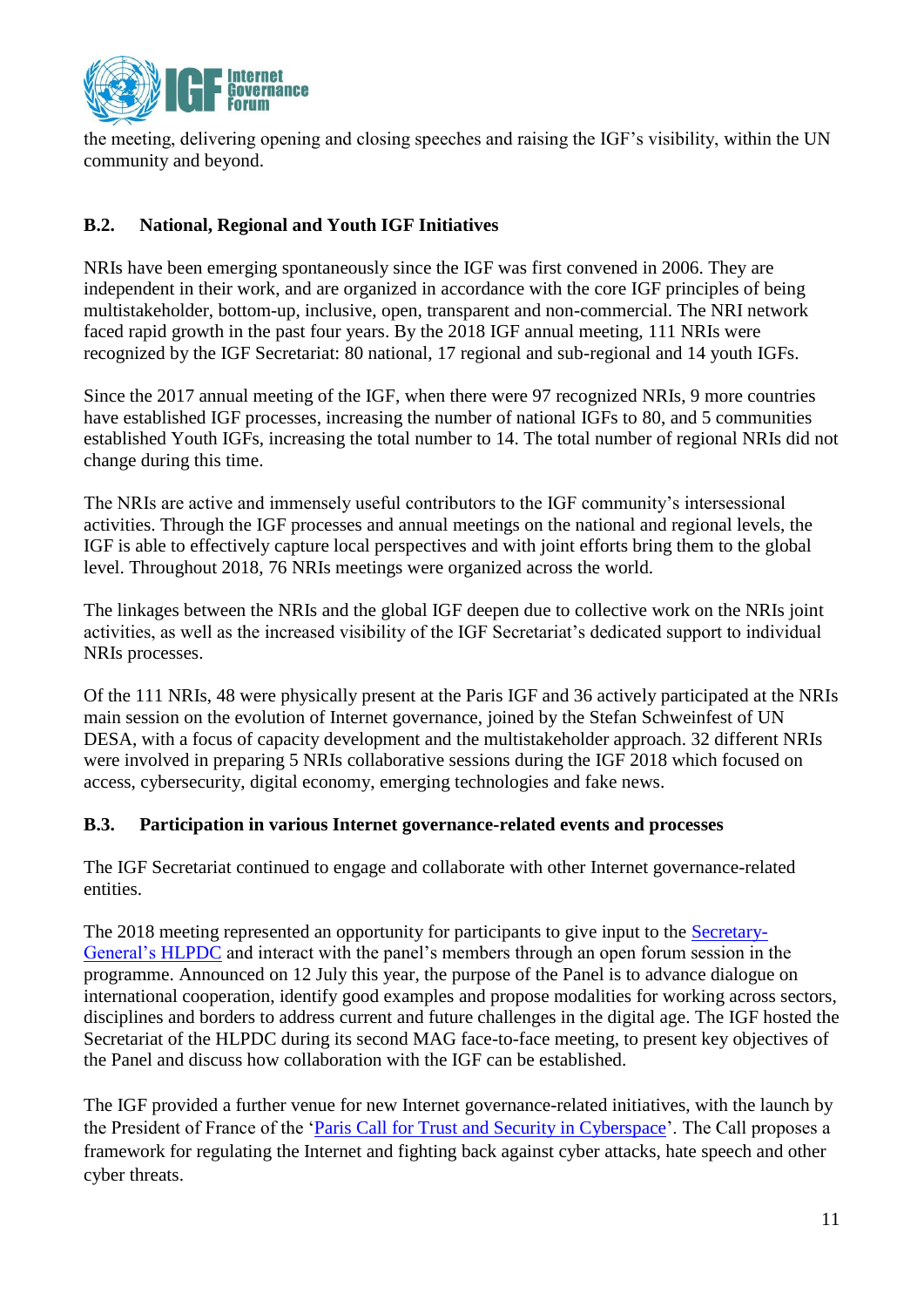

Within its growing number of productive bilateral relationships, the IGF Secretariat holds a seat on the Steering Committee of the WEF Internet for All initiative and actively participates in the initiative's work, along with a number of other stakeholders. Via its BPF on Gender & Access, the IGF is also a partner in the ITU-UN Women EQUALS project. More recently, the Secretariat has been invited as a key contributor to the work of the organization Missions Publiques.

In addition, the IGF in 2018 attended a significant number of NRI meetings, onsite and online. These served as an excellent opportunity to become familiar with and aware of local issues, but also to engage more with the multistakeholder community gathered around these initiatives. The Secretariat also attended the 2018 online and onsite meetings of the HLPDC, and has briefed its participants. By attending onsite or online ICANN meetings, the Secretariat has increased its reach to various stakeholders.

Moreover, the Secretariat has been a regular participant of UN System meetings, notably the ITU's annual WSIS Forum and meetings organized by UNCTAD.

#### **C.** *Expected accomplishment 3*

*Exchange of information to foster the sustainability, robustness, security, stability and development of the Internet*

## **C.1. Communication among multistakeholder communities through online collaboration**

Exchange of information among the IGF community and with new stakeholders is essential for the work of the IGF. The MAG works primarily through online meetings, while the IGF's intersessional work depends on online community input.

The IGF website is among the most valuable tools for stakeholders to find and share information. In 2018, the IGF Secretariat restructured the content available online, making it easier to navigate. Development is ongoing of an online collaborative tool for translating the content of the IGF website into the six official languages of the United Nations. The recent upgrade of the website enabled a system of embedded and integrated data relating to all sessions held in the annual meeting.

The schedule for the annual meeting is central to the IGF, as it presents a high volume of information across several days. In order to help IGF participants navigate the programme and personalize their participation, the Secretariat developed an online, interactive scheduling system embedded in the IGF website. This allowed for sessions to be classified and viewable according to time, day, meeting room, session type and theme, and for users to select sessions of interest and save them in their personal schedules. Users also had the ability to create profiles, listing their interests and expertise.

The IGF Secretariat took serious note of the accessibility of its online tools. It consulted extensively with the IGF DC on Accessibility and Disability (DCAD) to exchange views on how best to meet the requirements of persons with disabilities and will continue to do so before the 14<sup>th</sup> IGF.

At the end of 2018, the IGF website had more than 8,500 registered users, compared with 6,000 during the same period last year. The IGF website recorded visits by 692,091 unique users, while in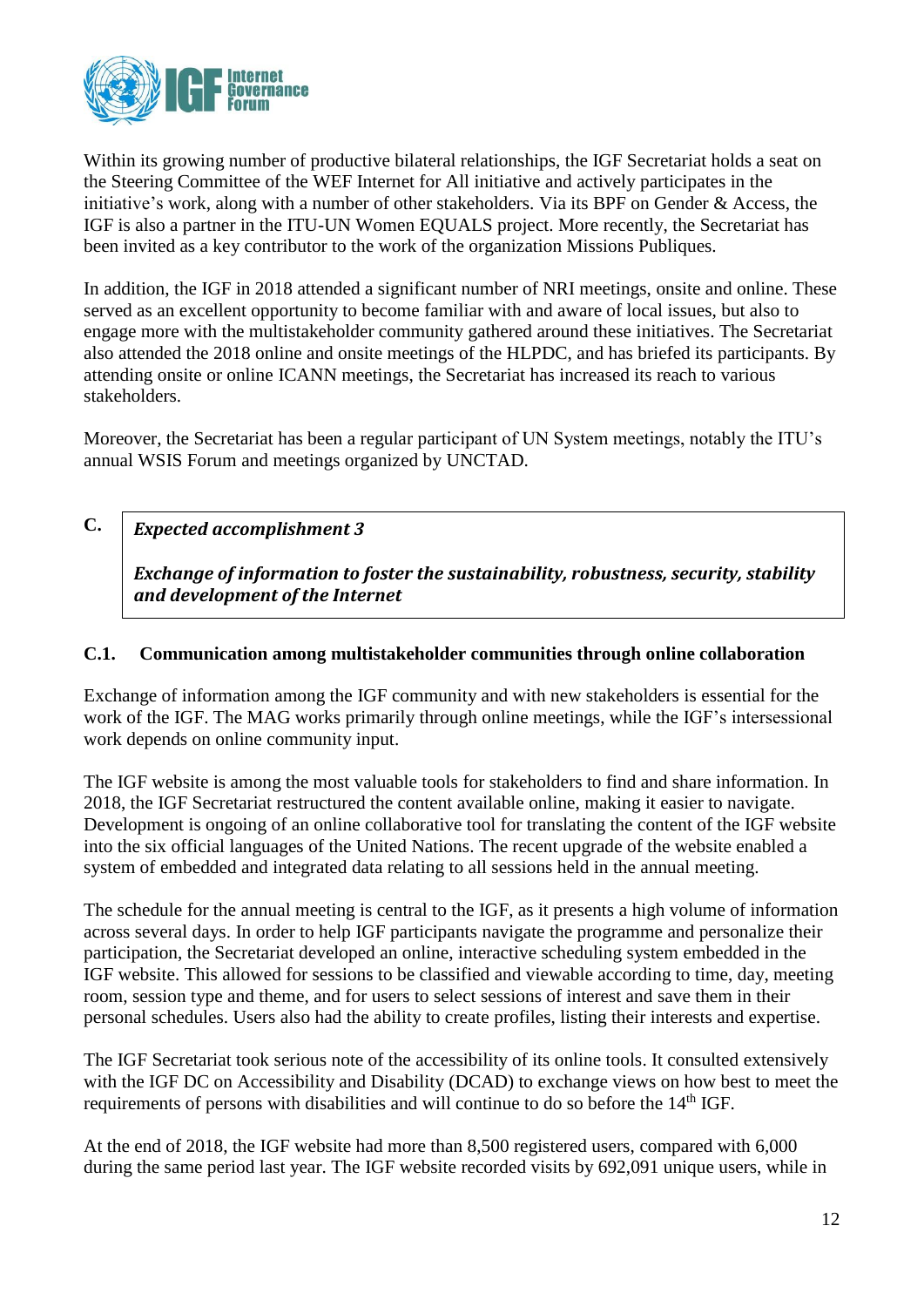

2017 the figure was 551,762. More than 221,578 sessions were opened during 2018, relative to 166,406 in 2017. As regards language, about 62% of opened sessions were initiated from Englishlanguage configured devices.

During the 2018 IGF cycle, an interactive online platform for document review was improved so as to be able to accommodate more pages and comments.

The growth of social media activity in the IGF community has been a significant achievement in recent years and the IGF Secretariat, together with the MAG and all stakeholders, is working to continue to broaden the reach of the IGF online through various social channels.

# **C.2. MAG Chair's Blog and Document Repository**

In 2018, space on the IGF website was dedicated to the MAG Chair's blog, for direct communication from the Chair to the wider IGF community.

The IGF continued to add materials to the IGF website, including, but not limited to: various contributions received from stakeholders and syntheses of such contributions, summary reports of open consultations and MAG meetings (including the virtual meetings), background papers submitted by workshop organizers, transcripts of the open consultations and MAG meetings, intersessional documentation as well as transcripts and reports of the various sessions held during the annual IGF 2018 meeting. All these were accessible and mobile friendly.

# **C.3. IGF Inter-Sessional Outputs/Outcomes and other IGF Publications**

As outlined in paragraph 72 of the Tunis Agenda, the publication of the IGF's proceedings is part of the Forum's mandate. In fulfilling this part of the mandate, the IGF Secretariat produced and published the IGF 2017 proceedings publication, which included all transcripts and reports of sessions held during the 2017 annual meeting.<sup>26</sup>

The IGF 2018 Chair's Summary<sup>27</sup> was also prepared during the annual meeting by the IGF Secretariat and submitted for approval to the Host Country Co-Chair of the meeting. The structure of the summary was overhauled, so as to give priority to key substantive features of the meeting and major outcomes, with links to its procedural aspects. The Summary is widely distributed across various networks in the IGF ecosystem.

The fourth phase of CENB<sup>28</sup> emphasized local and regional specificities to enable access and also investigated how ensuring meaningful access can support the SDGs. CENB IV's analytical output document focused on four SDGs: Goal 7: Ensure access to affordable, reliable, sustainable and modern energy for all; Goal 8: Decent Work and Economic Growth; Goal 9: Build resilient infrastructure, promote sustainable industrialization and foster innovation; and Goal 17: Partnerships for the Goals.

<u>.</u>

<sup>&</sup>lt;sup>26</sup> IGF 2017 Proceedings available at[: http://www.intgovforum.org/multilingual/content/igf-annual-meetings-proceedings](http://www.intgovforum.org/multilingual/content/igf-annual-meetings-proceedings) <sup>27</sup> The IGF 2018 Chair's Summary is available at:

[https://www.intgovforum.org/multilingual/index.php?q=filedepot\\_download/6212/1417](https://www.intgovforum.org/multilingual/index.php?q=filedepot_download/6212/1417)

<sup>&</sup>lt;sup>28</sup> CENB IV Final Output Document Available at[: http://www.intgovforum.org/multilingual/content/cenb-%E2%80%93](http://www.intgovforum.org/multilingual/content/cenb-%E2%80%93-phase-iv-0) [phase-iv-0](http://www.intgovforum.org/multilingual/content/cenb-%E2%80%93-phase-iv-0)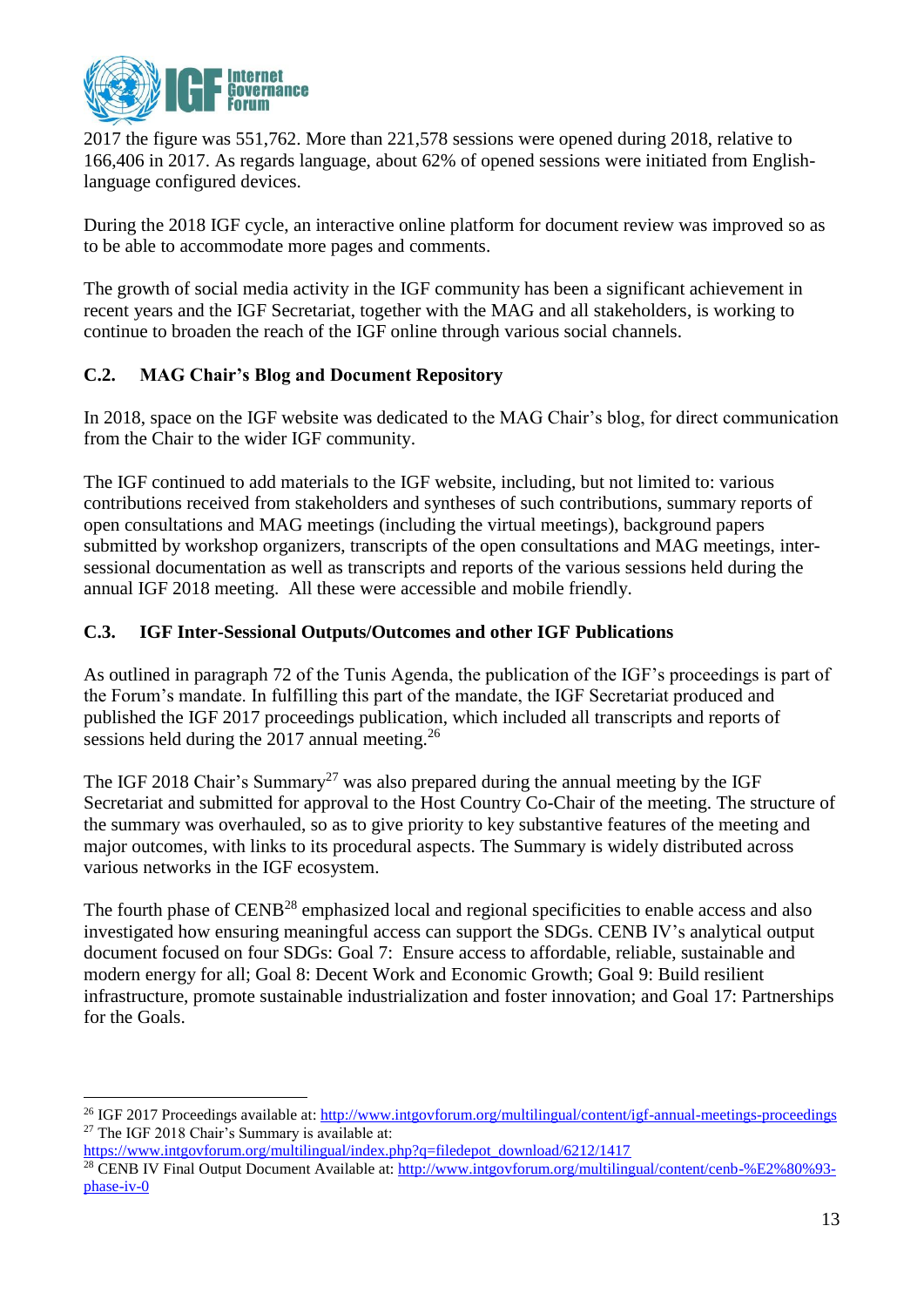

 $BPFs<sup>29</sup>$  $BPFs<sup>29</sup>$  $BPFs<sup>29</sup>$  continued to offer unique platforms to investigate topical Internet policy challenges by collecting community input and experiences in a flexible and bottom-up manner*.*

The BPF on Cybersecurity produced a final output document, that represents the multistakeholder community's analytical views of culture, norms and values in cybersecurity<sup>30</sup>. The BPF on Local Content ran several rounds of open community public consultations to gather views on the local development of content and a local content value chain<sup>31</sup>. The Gender & Access BPF consulted with the wider IGF community through several public online meetings, surveys and calls for contributions on impact of supplementary models of connectivity in enabling meaningful Internet access for women and gender non-binary persons<sup>32</sup>. Finally, the BPF on IoT, Big Data and AI launched public consultations to gather multistakeholder inputs and examples on how cooperation can help provide guidance for and/or outline "principles" for stimulating the further development and application of IoT, Big Data, AI in an ethical and sustainable way<sup>33</sup>.

The more than 150 thematic workshops and other sessions that took place throughout the week of the annual meeting have also produced output reports<sup>34</sup> (curated together with session transcripts and videos) which are available to all on the IGF website and now serve as resources and inputs into other relevant processes.

# **C.4. Dynamic Coalitions**

<u>.</u>

DCs held their collective monthly planning meetings to prepare their main session, in collaboration with the MAG, for the 13<sup>th</sup> annual IGF meeting. The session focused on the SDGs. DCs have each produced one-page papers expanding on the relationship between their work and the related Goals<sup>35</sup>.

In 2018, 18 DCs were recognized by the IGF Secretariat, including new initiatives on Small Island Developing States (SIDS), Domain Name System issues, and Schools on Internet Governance. Many existing DCs are expanding their reach to different communities, while the IGF Secretariat has received requests for two new DCs in 2019.

<sup>29</sup> <https://www.intgovforum.org/multilingual/content/best-practice-forums-4>

<sup>&</sup>lt;sup>30</sup> BPF Cybersecurity Final Outcome Document available at: [https://www.intgovforum.org/multilingual/content/bpf](https://www.intgovforum.org/multilingual/content/bpf-cybersecurity-1)[cybersecurity-1](https://www.intgovforum.org/multilingual/content/bpf-cybersecurity-1)

<sup>&</sup>lt;sup>31</sup> BPF Local Content Final Outcome Document available at: [https://www.intgovforum.org/multilingual/content/bpf](https://www.intgovforum.org/multilingual/content/bpf-local-content-0)[local-content-0](https://www.intgovforum.org/multilingual/content/bpf-local-content-0)

<sup>&</sup>lt;sup>32</sup> BPF Gender and Access Final Output Document available at: [https://www.intgovforum.org/multilingual/content/bpf](https://www.intgovforum.org/multilingual/content/bpf-gender-and-access)[gender-and-access](https://www.intgovforum.org/multilingual/content/bpf-gender-and-access)

<sup>&</sup>lt;sup>33</sup> BPF IoT, Big Data and AI Final Output Document available at: [https://www.intgovforum.org/multilingual/content/bpf](https://www.intgovforum.org/multilingual/content/bpf-internet-of-things-iot-big-data-and-artificial-intelligence-ai)[internet-of-things-iot-big-data-and-artificial-intelligence-ai](https://www.intgovforum.org/multilingual/content/bpf-internet-of-things-iot-big-data-and-artificial-intelligence-ai)

<sup>34</sup> IGF 2018 Session Reports available at:<http://www.intgovforum.org/multilingual/igf-2018-reports>

<sup>35</sup> DCs papers available at: [https://www.intgovforum.org/multilingual/content/2018-dynamic-coalition-papers-matrix-on](https://www.intgovforum.org/multilingual/content/2018-dynamic-coalition-papers-matrix-on-the-sdgs)[the-sdgs](https://www.intgovforum.org/multilingual/content/2018-dynamic-coalition-papers-matrix-on-the-sdgs)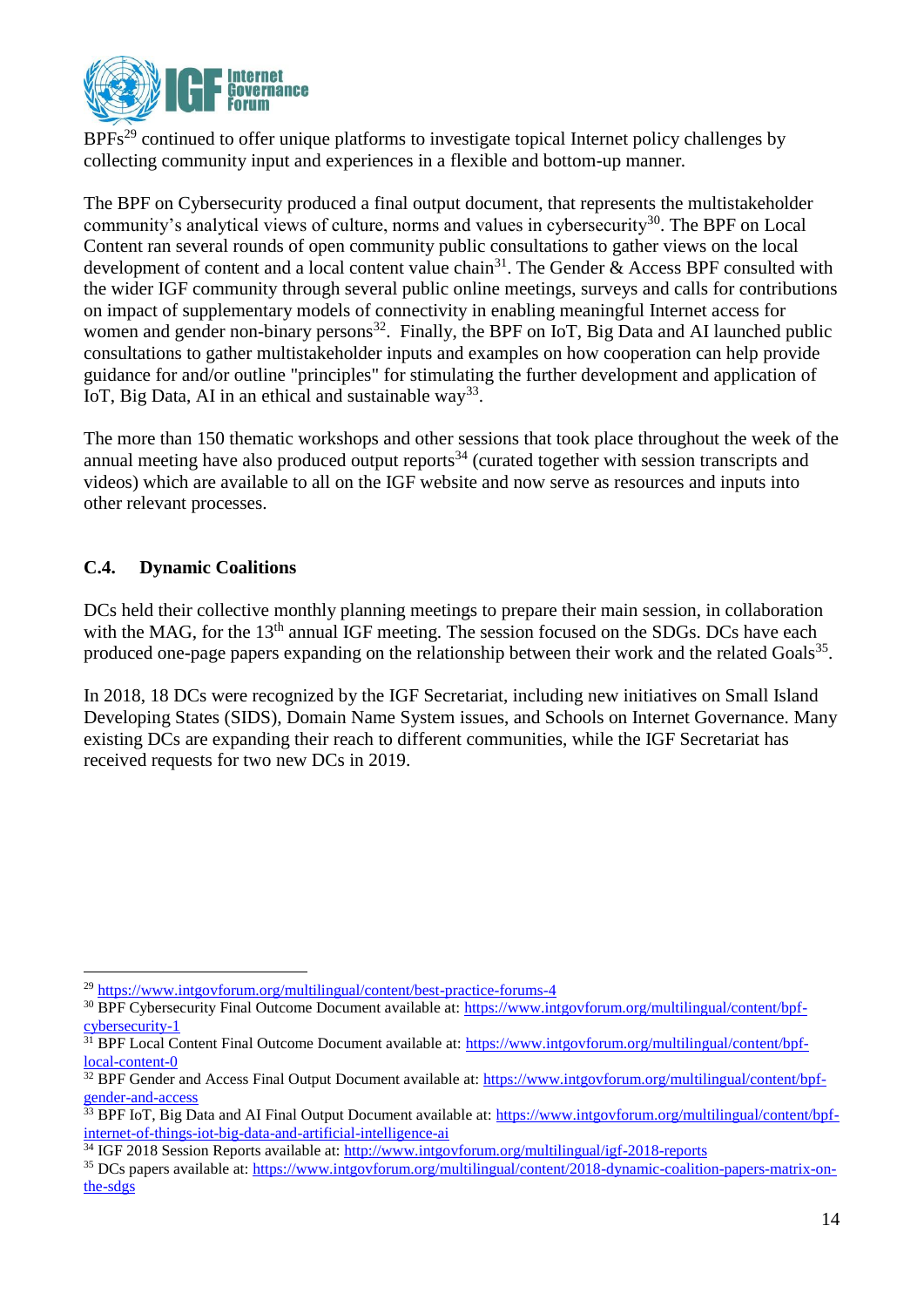

**D.**

# *Expected accomplishment 4*

*Strengthened capacity of developing country stakeholders to participate effectively in Internet governance arrangements*

# **D.1. Participation of developing countries in the IGF process**

The IGF has placed special emphasis on engagement with developing countries. The Secretariat works closely with the network of NRIs to support their own processes and within those, raise the qualitative application of core IGF principles.

For this purpose, several missions were conducted by the IGF Secretariat in the reporting period:

- In May 2018, the Secretariat joined the preparatory process and annual meeting of the second national IGF of Afghanistan. By respecting this IGF's autonomy and working modalities, the Secretariat's representatives worked with the multistakeholder organizing team of the Afghanistan IGF on advancing the multistakeholder model and on bringing international perspectives to national discussions on various topics.
- Another mission with similar objective, was carried out during the 2018 annual meeting of the European regional IGF (EuroDIG). The Secretariat representative joined the Chair of the MAG on this mission, to meet the network of the European NRIs and explore synergies, as well as to liaise with the European and other international high-level attendees on their support toward the IGF and potential ways for improvements.
- The Secretariat conducted a mission to the annual Asia Pacific regional IGF hosted by the Government of Vanuatu. This was strategically important as, for the first time, a regional Internet governance discussion took place in a remote location where the unique perspectives from SIDS were represented. The IGF benefited from these, by learning about practical application of newly emerging technologies on societies living on small islands, but also about the general needs and requirements of the Pacific region.

The Secretariat has received a number of invitations from NRIs to attend their annual meetings. However, due to financial constraints, it has participated online rather than onsite. All 2018 NRI meetings were carefully followed, in order to understand local perspectives and learn more about their processes. The Secretariat and MAG Chair actively participated in and contributed to more than fifteen NRI meetings, by addressing the communities during opening ceremonies or specific, special sessions.

The Secretariat has also provided online trainings/lectures for schools on Internet governance, where invited. During the reporting period, the Schools on Internet Governance of Armenia, as well as the IGF for South Eastern Europe (SEEDIG) Youth School were supported.

Given the under-resourced status of some NRIs, the IGF Secretariat has provided direct assistance in helping them develop online platforms and mailing lists. The following were supported in this regard: Namibia IGF, Mauritius IGF, East Africa Youth IGF, Malawi IGF, Zambia IGF, Togo IGF, Republic of Congo IGF, Albania Youth IGF.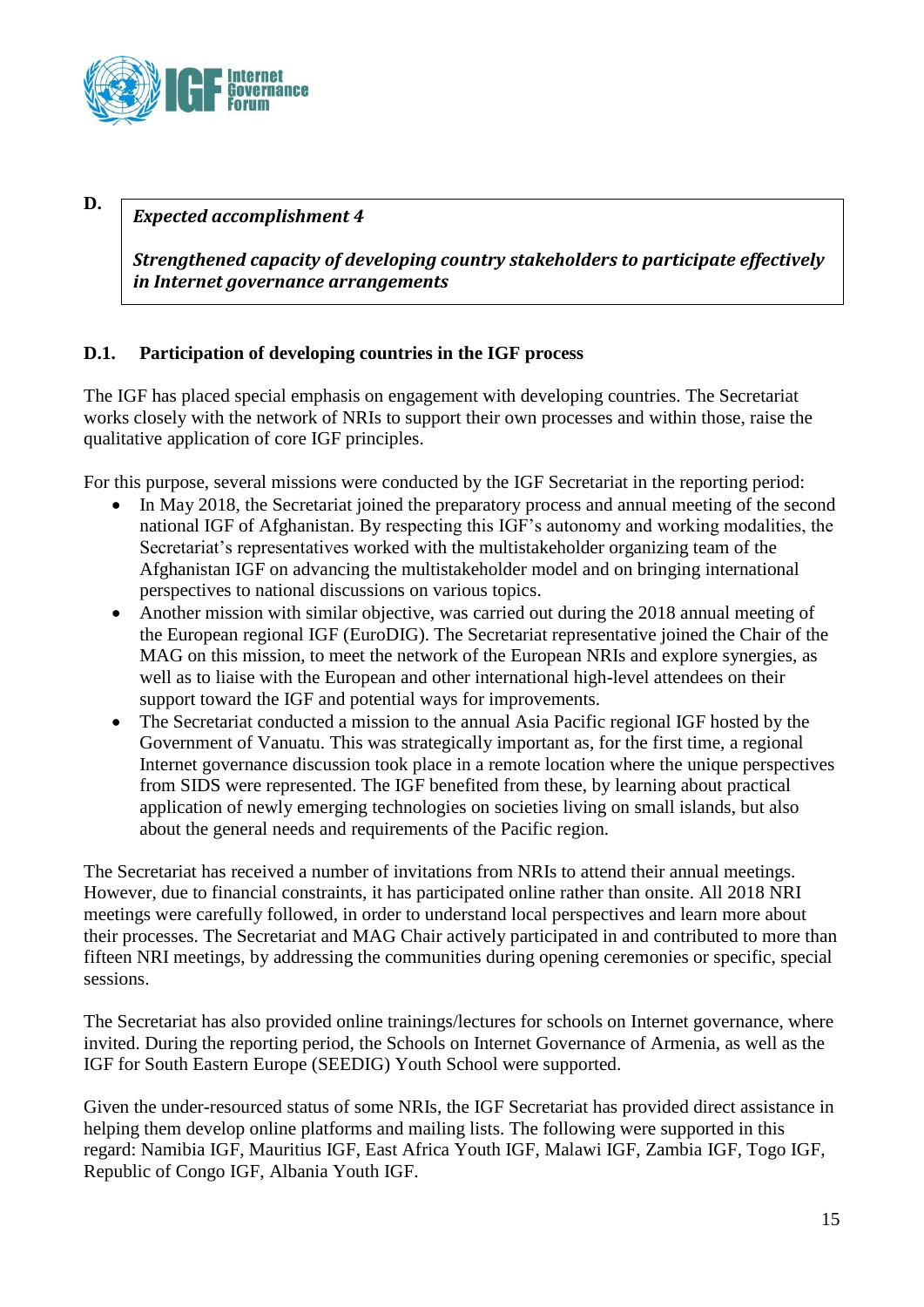

Concerning its intersessional work and annual meeting, the Secretariat, together with the MAG and the broader IGF community, have continued their efforts to increase participation in IGF meetings (including the preparatory processes) and to attract and encourage more participants from developing countries. As the intersessional work streams continue to grow, the total number of participants in online planning meetings, as well as subscriptions to various mailing lists and on the IGF website, have shown remarkable growth.

As in previous years, financial support was provided to MAG members from least developed countries, developing countries and transitional economies to enable them to participate in MAG meetings and the 13th annual meeting. In 2018, 70 travels for MAG members and former IGF host country representatives from developing countries were supported through the IGF Trust Fund, in line with eligibility criteria.<sup>36</sup>

# **D.2. Internships and fellowships at the IGF Secretariat**

The IGF continues to build capacity through in-office training on Internet governance matters. It has especially supported youth from developing countries in this regard.

During the reporting period, two interns joined the IGF Secretariat: one from China for a six-month duration, and one from Brazil for a two-month duration. Both are women. The interns have had the opportunity to work directly on Internet governance issues and benefit from unparalleled, up-close expertise engaging with the IGF community.

### **III. Conclusions**

The annual meeting of the IGF was held from 12 to 14 November 2018. Convened for the thirteenth time since its establishment, the IGF once again brought together representatives from governments, the technical community, business and civil society to discuss amplifying digital cooperation. Under the overarching theme 'The Internet of Trust', the Forum provided a substantive multistakeholder platform for engaged and informed discussions about policy issues pertaining to the Internet. The process showcased the intersections between the ICTs, human rights and achieving the [Sustainable Development](https://sustainabledevelopment.un.org/sdgs)  [Goals.](https://sustainabledevelopment.un.org/sdgs)

This year was especially important for the IGF, with the highest level UN and host country representatives presiding over the meeting for the first time. Both UN Secretary-General António Guterres and French President Emmanuel Macron addressed the IGF during the traditional opening ceremony, with thousands of participants present.

Under the guidance of the 2018 MAG, the community worked intensively on developing a globally comprehensive agenda. For this purpose, many improvements to the process were made. Among these, an open Call for Issues was launched to help orienting the IGF programme agenda toward most relevant Internet governance pertaining matters. The annual meeting was restructured to offer a more streamlined agenda, while many technical conditions for online participation were improved, aiming at providing equal treatment for those attending online and onsite.

<sup>1</sup> <sup>36</sup> <http://www.intgovforum.org/cms/documents/igf-meeting/416-eligibility-criteria-for-funding-a-meeting-pariticipant/file>